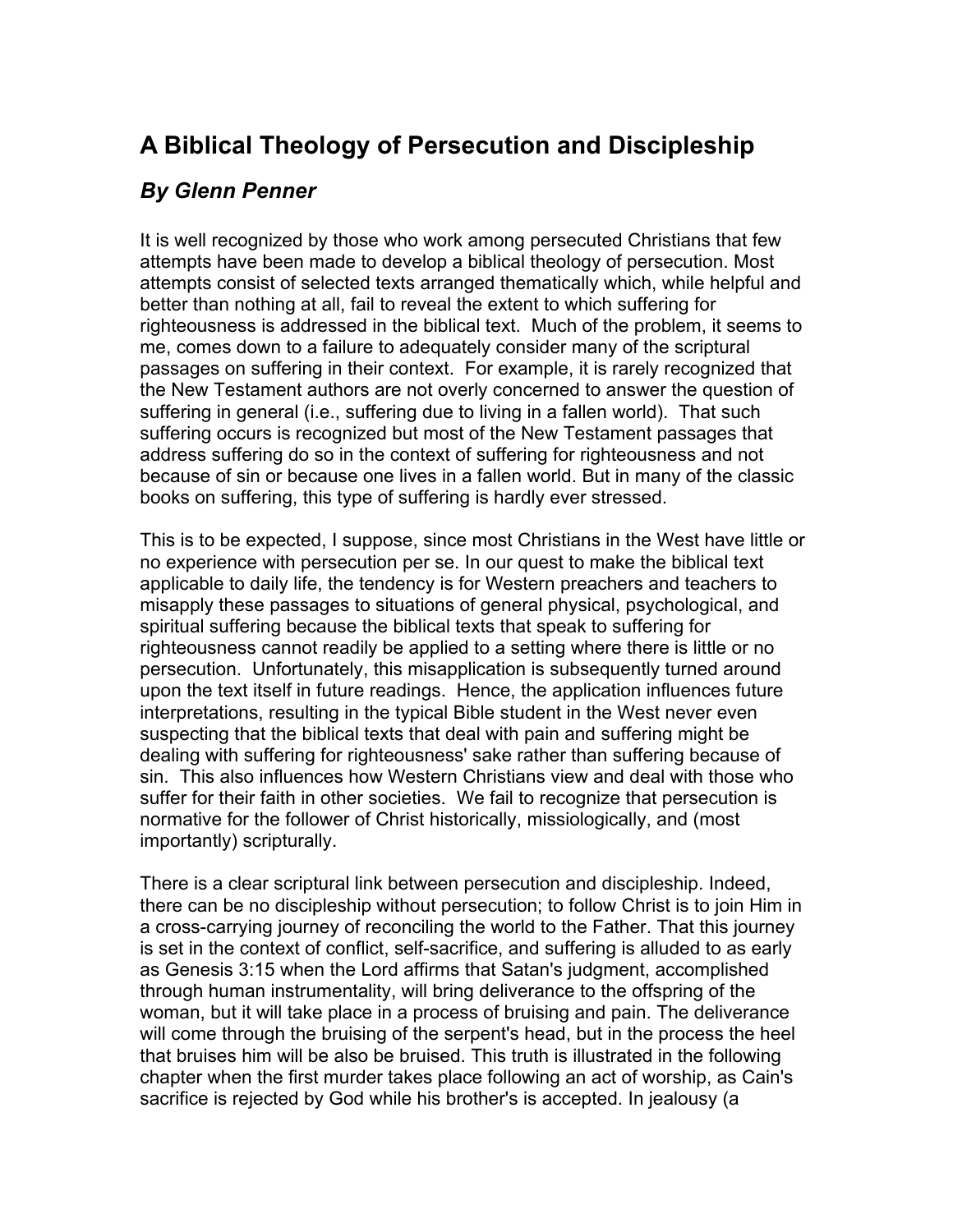common reason given in scripture for persecution), Cain kills his brother. It is obvious that the New Testament views Abel's murder as much more than the result of sibling rivalry or a family squabble that got out of control. Jesus clearly saw Abel's death as an act of martyrdom (Matthew 23:35), as does the apostle John (1 John 3:12). John explains that Abel's death was because Cain's acts were evil and Abel's were righteous. Abel's death is clearly set in a context of martyrdom, a result of the conflict between the world and those who belong to God (1 John 3: 13).

Persecution is hardly an exclusively New Testament phenomenon. Numerous passages refer to the suffering inflicted on the people of God throughout the Old Testament historical narratives. It is likely that the psalms of lamentation address the issue of the suffering of God's people more clearly than any other portion of Scripture (including the New Testament). The imprecatory psalms cry out for God's justice on those who inflict the righteous without cause. The thrust of the book of Job is how a man of God suffers not because of sinfulness of himself or creation but because of righteousness and calls for trust in God in the face of such a paradox. This train of thought is amplified by the call of the prophets to look ahead to the Day of the Lord, believing that history is under the control of an Almighty God who, from the foundation of the world, has set His plans in motion of reconciling the world to Himself.

All of this comes into focus with the coming of Jesus Christ, the revelation of the triune God. Through Christ, we see, among other things, that sacrificial love is in the very nature of who God is. To suffer and die to accomplish His Father's purposes was not to be unexpected; Jesus could not be God and do anything but. Weakness, suffering and sacrifice are God's modus operandi. This is how God accomplishes His work: not through strength or compulsion but through love and invitation. As so, the Servant of God suffers and dies, as do those who follow Him. This is to be expected; this is God's way of reconciling the world to Himself. A cross-centered gospel requires cross-carrying messengers. When Jesus declared, "If anyone would come after me, let him deny himself and take up his cross and follow me" (Matthew 16:24), these words are to be taken much more literally than we are accustomed to doing. At stake is not so much a willingness to die for Christ but a readiness to due to one's unconditional obedience to the Crucified One.

The demand of Jesus on His followers is to tread the path of martyrdom. As He prepared to send His disciples out as sheep among wolves and He told them that they would likely die in the process of carrying out their ministry. In order to build His Church (Matthew 16:18), His death was necessary, as He points out in 16:21. This is the foundation. Without Christ's death there is no redeemed community. But just as Christ's cross was needed to establish His Church, our crosses are needed to build His Church (16:24). Both are needed. As Josef Ton observed, "Christ's cross was for propitiation. Our cross is for propagation." To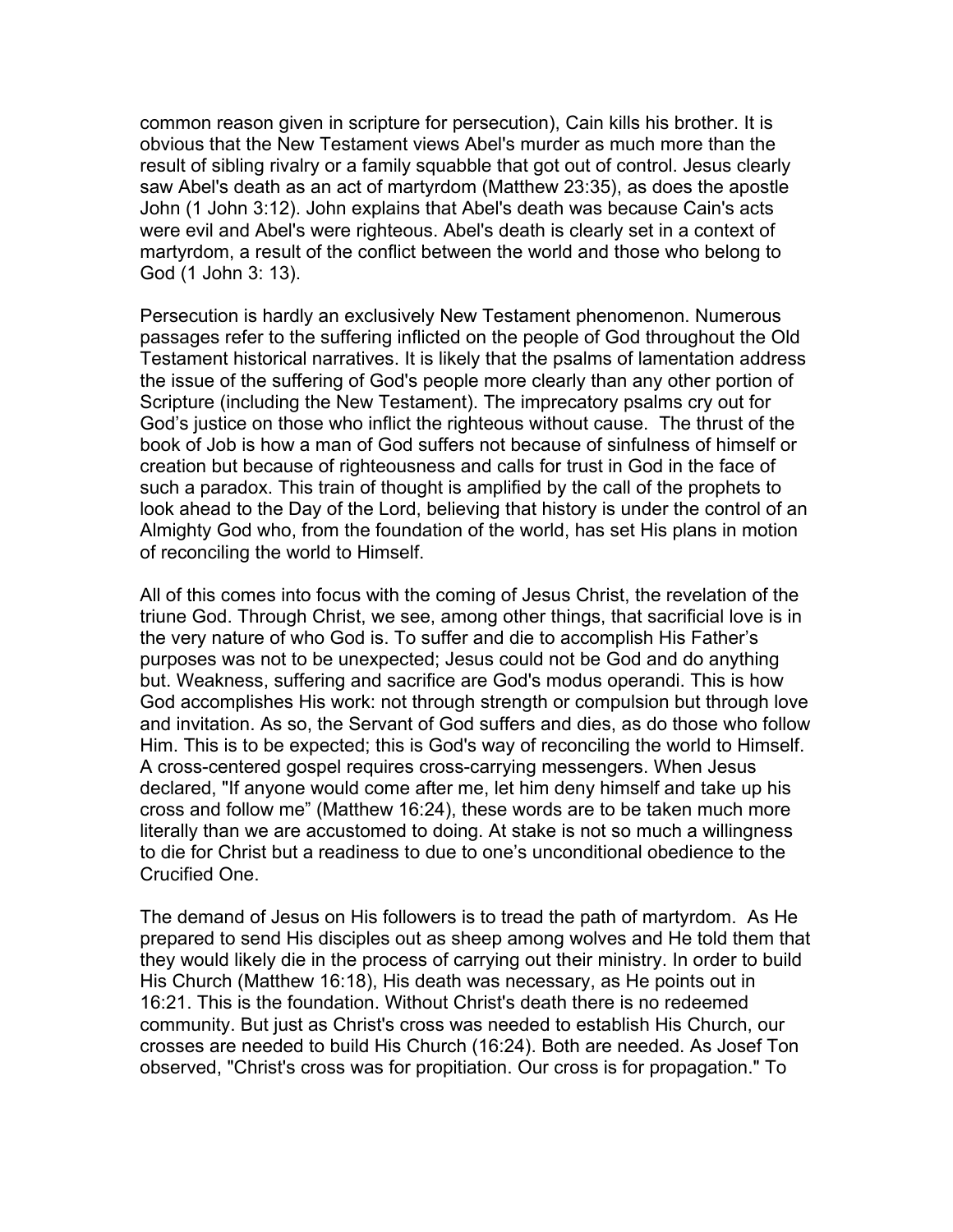be called to follow Christ is to receive a call to suffer (e.g. Acts 9: 16; 14:22; 1 Thessalonians 3:3; 1 Peter 2:21; 3:9,17).

It was this understanding that sacrifice, suffering, shame, and even death were the normal cost of discipleship that fueled the evangelistic efforts of the first century Church. They did not expect to experience all of the blessings of heaven in this world. They knew that by their faithfulness, even unto death, they were storing up rewards in heaven. Contrary to the Western belief that it is a blessing not to be persecuted, they knew that it was the persecuted who are blessed (Matthew 10-12). Rather than following the common Western practice of thanking God for the privilege of living in a free country where we do not suffer for Him, the early Christians thanked God for the honor of suffering for His sake (Acts 5:41). They knew that in order to bring life to others, they must die; to see others experience peace with God, they would have to suffer the violence of the world; to bring the love of God to a dying world, they would have to face the hatred of those whom they were seeking to reach. It is in this context that the biblical authors described spiritual warfare; not freedom over bad habits or psychological problems, but the brutal reality of witnessing to the faithfulness of God in the face of suffering, sacrifice and death. It was only in this context that the purposes of God would be accomplished.

This is also the reality of persecution today. We continue the task of taking the gospel to the end of the earth, knowing that He goes with us and that we do not suffer alone. In all of our afflictions, God is afflicted and just as Jesus demanded of Saul of Tarsus, so He asks of today's persecutors, "Why do you persecute Me?" The knowledge that nothing can separate us from Christ's love (Romans 8:35), that the Spirit prays for us when we can only groan in agony (Romans 8:26,27) and gives us His words in the face of our accusers (Matthew 10: 19,20) provides the help that the disciples of Jesus require to remain faithful witnesses. God has provided all that is necessary for the disciple to stand firm.

Yes, there may be fear, but by God's grace it need not control us. Yes, there may be terrible suffering, but suffering is not the worst thing that can happen to the child of God; disobedience to the Father is.

As we witness the testimonies of courageous persecuted brothers and sisters in person or through reports, it is worthwhile to reflect on the words of Peter, "For this is a gracious thing, when, mindful of God, one endures sorrows while suffering unjustly" (1 Peter 2:19 ESV). In these words, Peter defines grace as being enabled to endure suffering due to one's faithfulness to God. As we read the accounts of those who have suffered for the sake of Christ, we might be justified in saying that, from the world's perspective, those who endure persecution are heroic. But from God's perspective, Peter reminds us, they are recipients of grace. Peter stresses that enduring suffering is evidence that God is at work in one's life. There is no glory for the sufferer. No hero worship. No merit for those who are able to endure hardship, no boasting of one's achievements. It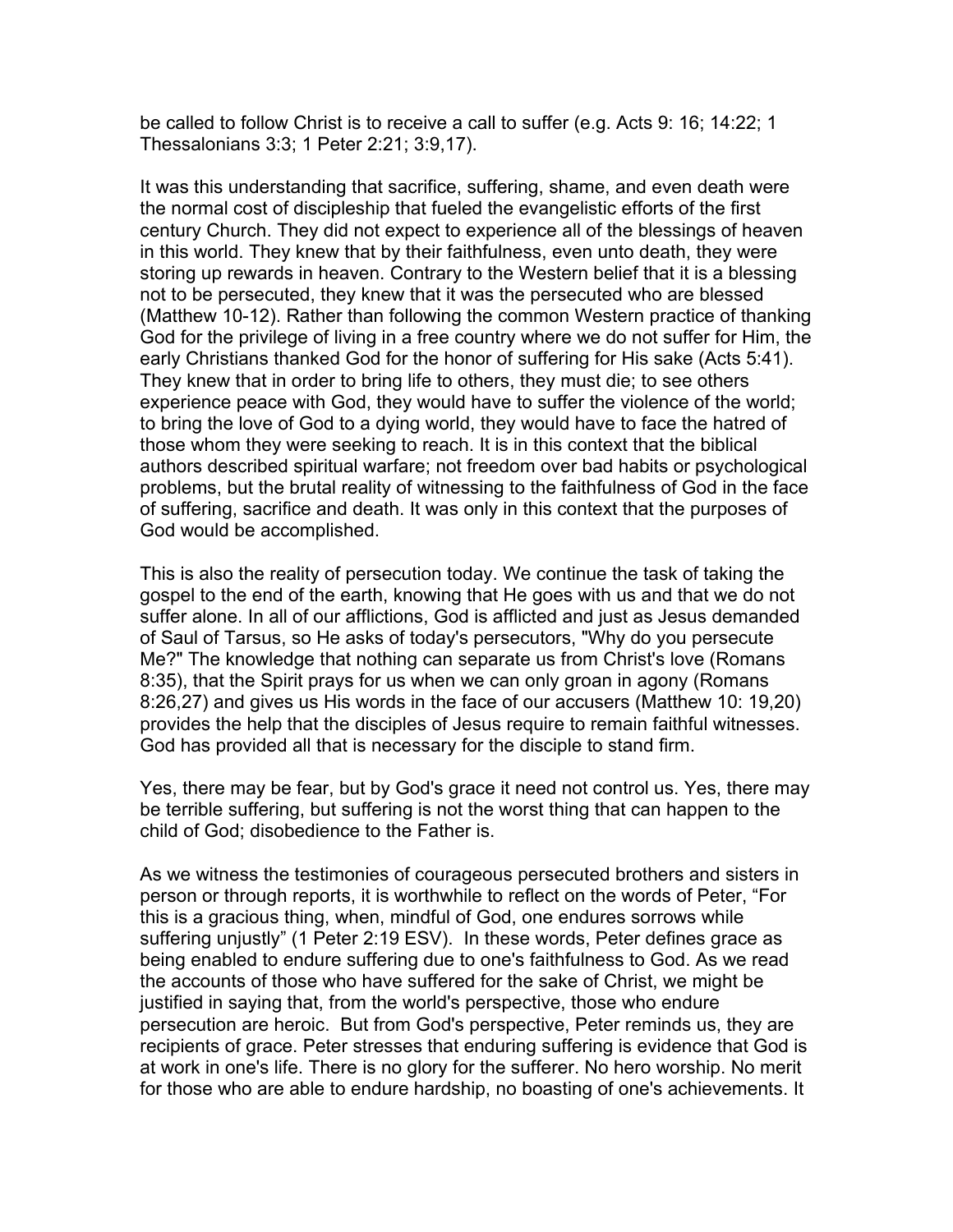is evidence of God's grace. It is all a work of God, from beginning to end. Is it any wonder that near the end of his first epistle, written especially to instruct persecuted believers to stand firm in their faith, the apostle writes, "And after you have suffered a little while, the God of all grace, who has called you to his eternal glory in Christ, will himself restore, confirm, strengthen, and establish you. To him be the dominion forever and ever. Amen." (1 Peter 5:10,11 ESV).

This hope is solidified with the Revelation of John's vision of the victorious Lamb. Written to address the apparent discrepancy between the belief that God's kingdom has come and that Jesus Christ is Lord and the reality that the forces of evil continued to exist, to dominate the culture and even flourish, while oppressing Christians to varying degrees, Revelation provide the churches with what they most needed; a revelation of who Jesus Christ is. God's priority is not so much to answer the questions that His people may have as to why they are persecuted as to give them a revelation of Himself. In this final book of the Bible, Jesus is revealed as the one who is in the midst of the churches, as one who is in control of history and who will soon bring history to its conclusion. The believers to whom John writes face the challenge of witnessing for Christ in the midst of temptations to compromise with idolatry. John sees the persecution as increasing and his warning is meant to prepare the churches for that day, as well as for the challenges they presently face. He sees that not all of the churches are prepared; some are already well on their way to denying Christ. The Christian in Revelation is called to witness for Christ, even to the point of death, in the midst of compromising Christianity and a hostile world, knowing that his reward is coming. Revelation helps us to see that there is always hope. Defeat may seem imminent to those in the midst of persecution; the disciple needs to be reminded that so is victory. The victory is not, however, as some might suppose, the punishment and destruction of the wicked; the victory is the vindication of the Church. Redeemed, triumphant in heaven, secure forever with the Lamb who has won the victory for Himself and the Church through His death and His conquest over it, the Church participates in this victory with Christ as Bride and Bridegroom. By refusing to deny their allegiance to Him and acknowledge the idolatrous claims of the world order (13:15, 14:9), enduring even unto death, the martyrs share in Christ's victory over it and in His triumph over all the powers of evil (12:11). God has determined to save the world by the foolishness of the cross of Christ and by the foolishness of the crosses of His children whom He has chosen and called for this very purpose. He will be consistent in using this unique method until He achieves His final goal. God will thus bring the nations to Himself by the sacrifice of His obedient Son followed by the sacrifices of His other obedient sons and daughters.

Glenn Penner is the Chief Executive Officer of The Voice of the Martyrs in Canada and author of "In the Shadow of the Cross: A Biblical Theology of Persecution and Discipleship" (Living Sacrifice Press, 2004). Glenn is on the